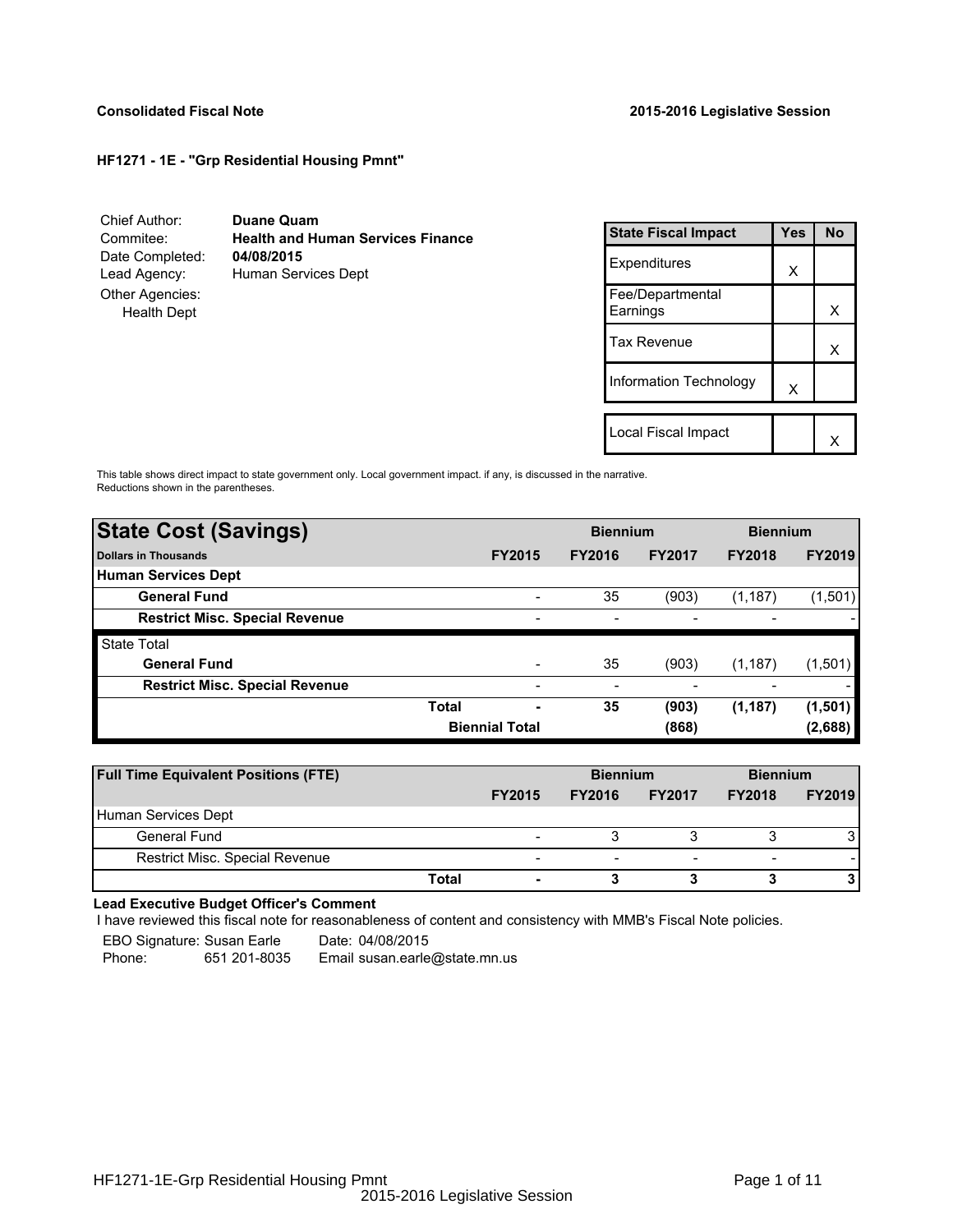## **State Cost (Savings) Calculation Details**

This table shows direct impact to state government only. Local government impact, if any, is discussed in the narrative. Reductions are shown in parentheses.

\*Transfers In/Out and Absorbed Costs are only displayed when reported.

| State Cost (Savings) = 1-2                        |              |                              | <b>Biennium</b> |               | <b>Biennium</b> |               |
|---------------------------------------------------|--------------|------------------------------|-----------------|---------------|-----------------|---------------|
| <b>Dollars in Thousands</b>                       |              | <b>FY2015</b>                | <b>FY2016</b>   | <b>FY2017</b> | <b>FY2018</b>   | <b>FY2019</b> |
| Human Services Dept                               |              |                              |                 |               |                 |               |
| <b>General Fund</b>                               |              |                              | 35              | (903)         | (1, 187)        | (1,501)       |
| Restrict Misc. Special Revenue                    |              | $\qquad \qquad \blacksquare$ | -               |               |                 |               |
|                                                   | <b>Total</b> | $\blacksquare$               | 35              | (903)         | (1, 187)        | (1, 501)      |
|                                                   |              | <b>Biennial Total</b>        |                 | (868)         |                 | (2,688)       |
| 1 - Expenditures, Absorbed Costs*, Transfers Out* |              |                              |                 |               |                 |               |
| Human Services Dept                               |              |                              |                 |               |                 |               |
| <b>General Fund</b>                               |              |                              | 190             | (581)         | (653)           | (725)         |
| Restrict Misc. Special Revenue                    |              |                              | 29              | 135           | 263             | 393           |
|                                                   | <b>Total</b> |                              | 219             | (446)         | (390)           | (332)         |
|                                                   |              | <b>Biennial Total</b>        |                 | (227)         |                 | (722)         |
| 2 - Revenues, Transfers In*                       |              |                              |                 |               |                 |               |
| Human Services Dept                               |              |                              |                 |               |                 |               |
| <b>General Fund</b>                               |              | $\overline{a}$               | 155             | 322           | 534             | 776           |
| Restrict Misc. Special Revenue                    |              |                              | 29              | 135           | 263             | 393           |
|                                                   | <b>Total</b> |                              | 184             | 457           | 797             | 1,169         |
|                                                   |              | <b>Biennial Total</b>        |                 | 641           |                 | 1,966         |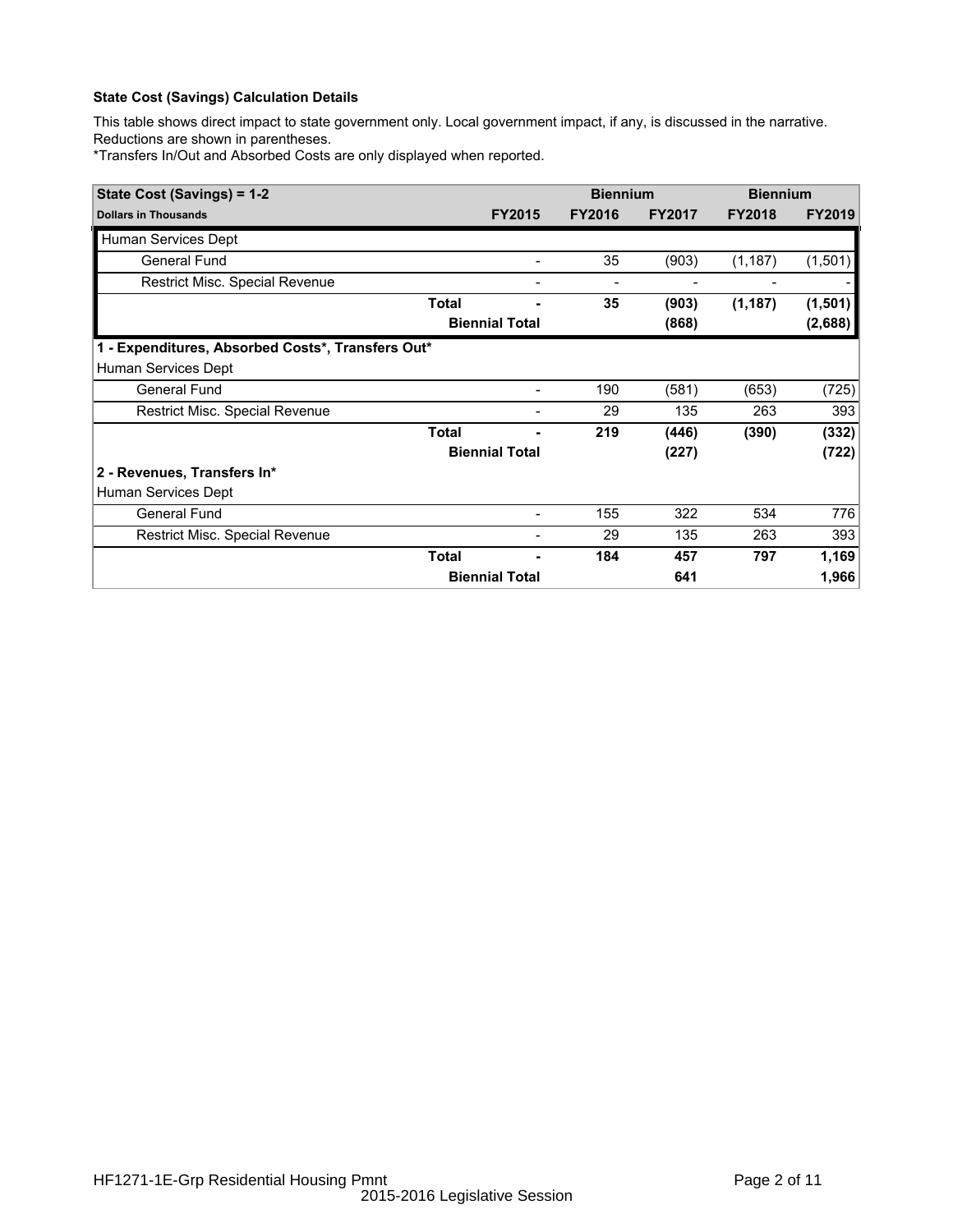**HF1271 - 1E - "Grp Residential Housing Pmnt"**

| Chief Author:              | Duane Quam                               |
|----------------------------|------------------------------------------|
| Commitee:                  | <b>Health and Human Services Finance</b> |
| Date Completed: 04/08/2015 |                                          |
| Agency:                    | <b>Health Dept</b>                       |

| <b>State Fiscal Impact</b>   | Yes | Nο |
|------------------------------|-----|----|
| Expenditures                 |     | x  |
| Fee/Departmental<br>Earnings |     | x  |
| <b>Tax Revenue</b>           |     | x  |
| Information Technology       |     | x  |
|                              |     |    |
| Local Fiscal Impact          |     |    |

This table shows direct impact to state government only. Local government impact. if any, is discussed in the narrative. Reductions shown in the parentheses.

| <b>State Cost (Savings)</b> | <b>Biennium</b><br><b>Biennium</b> |                       |               |                          |                |               |
|-----------------------------|------------------------------------|-----------------------|---------------|--------------------------|----------------|---------------|
| Dollars in Thousands        |                                    | <b>FY2015</b>         | <b>FY2016</b> | <b>FY2017</b>            | <b>FY2018</b>  | <b>FY2019</b> |
|                             | Total                              |                       | ۰             | $\overline{\phantom{0}}$ | $\blacksquare$ |               |
|                             |                                    | <b>Biennial Total</b> |               | $\overline{\phantom{0}}$ |                |               |

| <b>Full Time Equivalent Positions (FTE)</b> |       |                          | <b>Biennium</b> |                          | <b>Biennium</b> |               |
|---------------------------------------------|-------|--------------------------|-----------------|--------------------------|-----------------|---------------|
|                                             |       | <b>FY2015</b>            | <b>FY2016</b>   | <b>FY2017</b>            | <b>FY2018</b>   | <b>FY2019</b> |
|                                             | Total | $\overline{\phantom{a}}$ | $\sim$          | $\overline{\phantom{a}}$ | $\sim$          |               |

# **Executive Budget Officer's Comment**

-

I have reviewed this fiscal note for reasonableness of content and consistency with MMB's Fiscal Note policies.

EBO Signature: Susan Earle Date: 4/1/2015 3:41:14 PM Phone: 651 201-8035 Email susan.earle@state.mn.us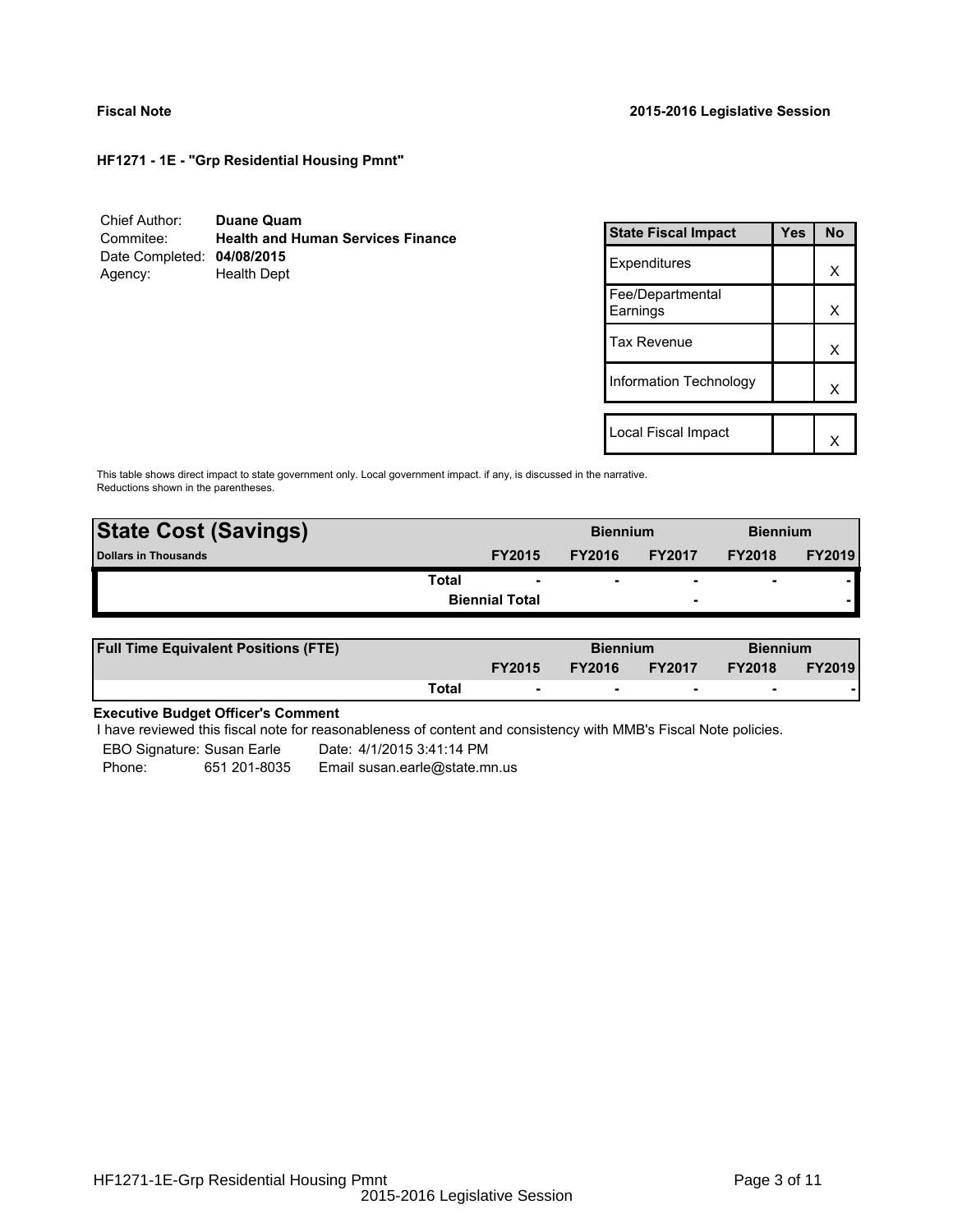### **State Cost (Savings) Calculation Details**

This table shows direct impact to state government only. Local government impact, if any, is discussed in the narrative. Reductions are shown in parentheses.

\*Transfers In/Out and Absorbed Costs are only displayed when reported.

| State Cost (Savings) = 1-2                        |              |                       | <b>Biennium</b>          |               | <b>Biennium</b>          |               |
|---------------------------------------------------|--------------|-----------------------|--------------------------|---------------|--------------------------|---------------|
| <b>Dollars in Thousands</b>                       |              | <b>FY2015</b>         | <b>FY2016</b>            | <b>FY2017</b> | <b>FY2018</b>            | <b>FY2019</b> |
|                                                   | <b>Total</b> |                       | ۰                        |               |                          |               |
|                                                   |              | <b>Biennial Total</b> |                          | -             |                          |               |
| 1 - Expenditures, Absorbed Costs*, Transfers Out* |              |                       |                          |               |                          |               |
|                                                   | <b>Total</b> | -                     | $\overline{\phantom{0}}$ | -             | $\overline{\phantom{0}}$ |               |
|                                                   |              | <b>Biennial Total</b> |                          | -             |                          |               |
| 2 - Revenues, Transfers In*                       |              |                       |                          |               |                          |               |
|                                                   | <b>Total</b> | -                     | $\overline{\phantom{0}}$ | -             | $\overline{\phantom{0}}$ |               |
|                                                   |              | <b>Biennial Total</b> |                          | -             |                          |               |

### **Bill Description**

This bill amends provisions related to the Group Residential Housing (GRH) program requirements and eligibility.

Sections 1 and 2 of the bill would require background studies for providers of group residential housing or supplementary services. The cost would be covered through a fee of no more than \$20 per study.

Section 3 adds the GRH program to the compliance systems which allows the commissioner of human services to supervise administration of public assistance programs, and includes training, technical assistance and monitoring activities.

Sections 10, 16, 17, and 19 change income reporting requirements to use prospective budgeting and report earned income every six months.

### **Assumptions**

It is assumed that this bill will impact areas in which the Human Services Department conducts background studies, and that it will not have a fiscal impact on the Department of Health, as no additional Department of Health work on background studies will be required.

It is also assumed that, as outlined in Sec. 13, Subd. 2e, facilities that currently obtain board and lodging licenses from the Department of Health would continue to do so, and that it would not require the Department to issue any additional boarding and lodging licenses.

### **Expenditure and/or Revenue Formula**

N/A

**Long-Term Fiscal Considerations**

None

**Local Fiscal Impact**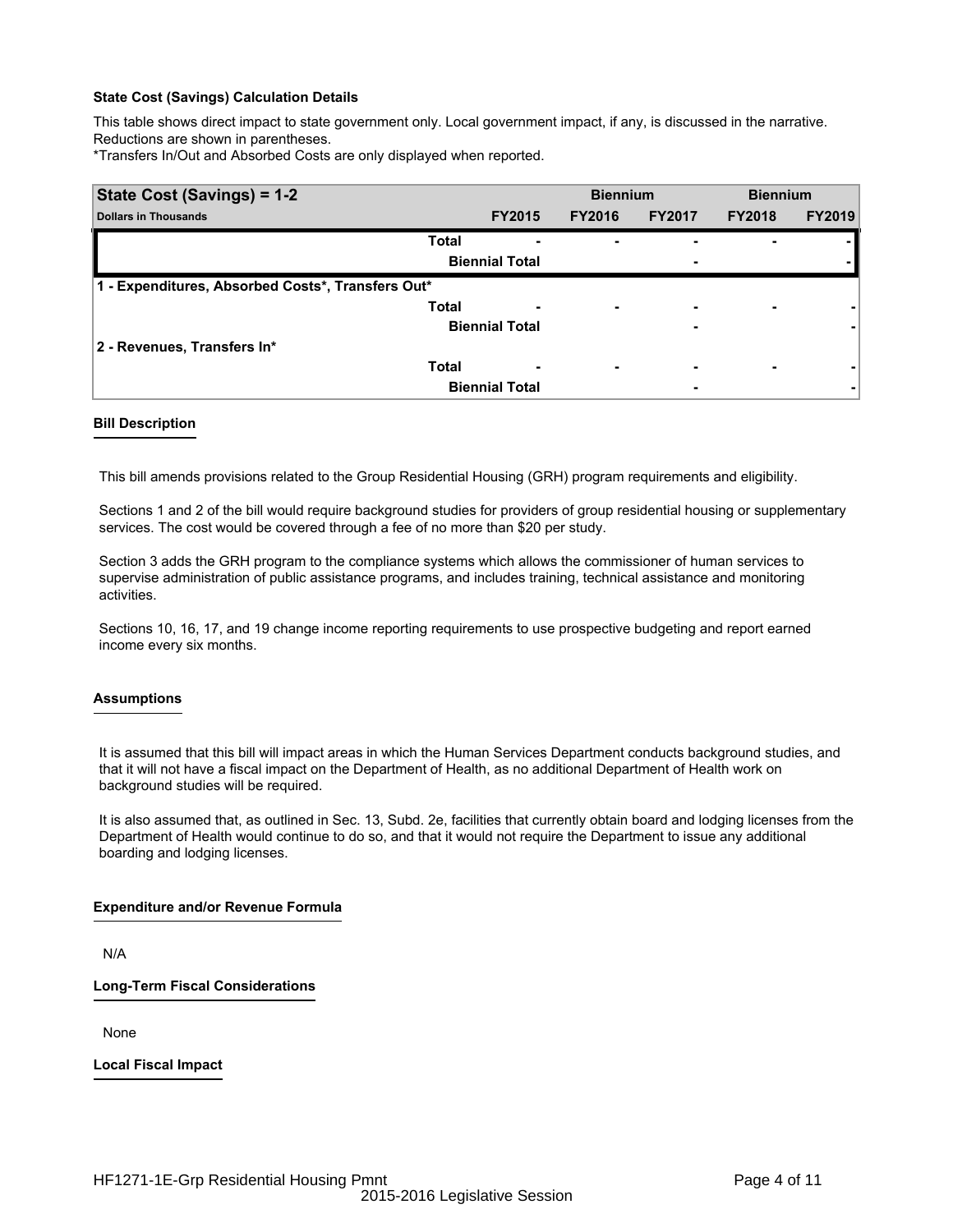# **References/Sources**

None

**Agency Contact:** Dave Greeman (651-201-5235) **Agency Fiscal Note Coordinator Signature:** Dave Greeman **Date:** 4/1/2015 3:06:20 PM **Phone:** 651 201-5235 **Email:** Dave.Greeman@state.mn.us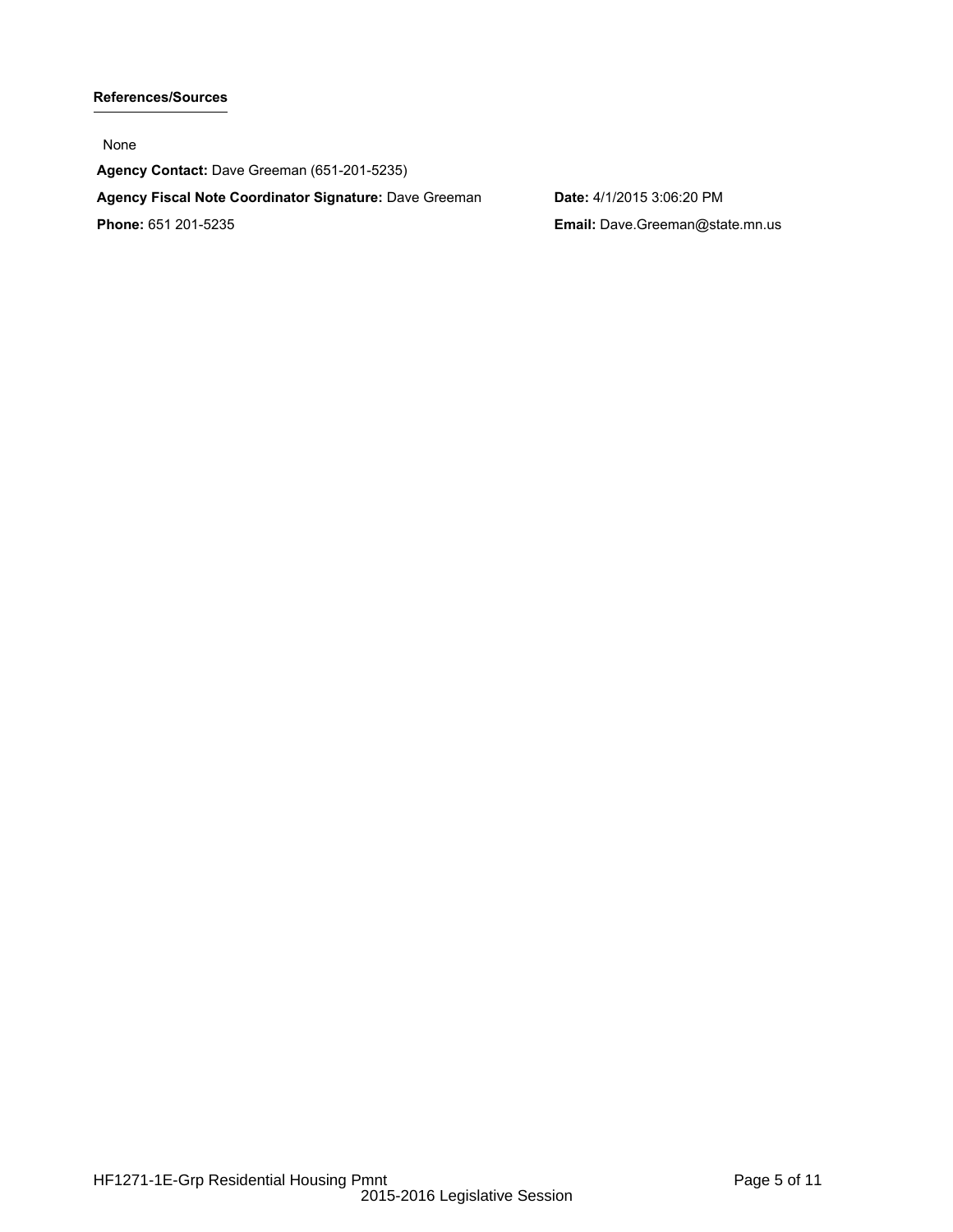**HF1271 - 1E - "Grp Residential Housing Pmnt"**

| Chief Author:              | <b>Duane Quam</b>                        |
|----------------------------|------------------------------------------|
| Commitee:                  | <b>Health and Human Services Finance</b> |
| Date Completed: 04/08/2015 |                                          |
| Agency:                    | Human Services Dept                      |

| <b>State Fiscal Impact</b>   | Yes | N٥ |
|------------------------------|-----|----|
| Expenditures                 | X   |    |
| Fee/Departmental<br>Earnings |     | x  |
| <b>Tax Revenue</b>           |     | x  |
| Information Technology       | X   |    |
|                              |     |    |
| Local Fiscal Impact          |     |    |

This table shows direct impact to state government only. Local government impact. if any, is discussed in the narrative. Reductions shown in the parentheses.

| <b>State Cost (Savings)</b>           |       | <b>Biennium</b>       |               | <b>Biennium</b> |                          |               |
|---------------------------------------|-------|-----------------------|---------------|-----------------|--------------------------|---------------|
| <b>Dollars in Thousands</b>           |       | <b>FY2015</b>         | <b>FY2016</b> | <b>FY2017</b>   | <b>FY2018</b>            | <b>FY2019</b> |
| <b>General Fund</b>                   |       |                       | 35            | (903)           | (1, 187)                 | (1,501)       |
| <b>Restrict Misc. Special Revenue</b> |       | -                     | -             |                 | $\overline{\phantom{0}}$ |               |
|                                       | Total | -                     | 35            | (903)           | (1, 187)                 | (1, 501)      |
|                                       |       | <b>Biennial Total</b> |               | (868)           |                          | (2,688)       |
|                                       |       |                       |               |                 |                          |               |

| <b>Full Time Equivalent Positions (FTE)</b> |       |                          | <b>Biennium</b> |                          | <b>Biennium</b>          |               |
|---------------------------------------------|-------|--------------------------|-----------------|--------------------------|--------------------------|---------------|
|                                             |       | <b>FY2015</b>            | <b>FY2016</b>   | <b>FY2017</b>            | <b>FY2018</b>            | <b>FY2019</b> |
| General Fund                                |       | $\overline{\phantom{0}}$ |                 |                          |                          |               |
| Restrict Misc. Special Revenue              |       | -                        | -               | $\overline{\phantom{0}}$ | $\overline{\phantom{a}}$ |               |
|                                             | Total |                          |                 |                          |                          |               |

# **Executive Budget Officer's Comment**

I have reviewed this fiscal note for reasonableness of content and consistency with MMB's Fiscal Note policies.

EBO Signature: Susan Earle Date: 4/8/2015 5:18:44 PM

Phone: 651 201-8035 Email susan.earle@state.mn.us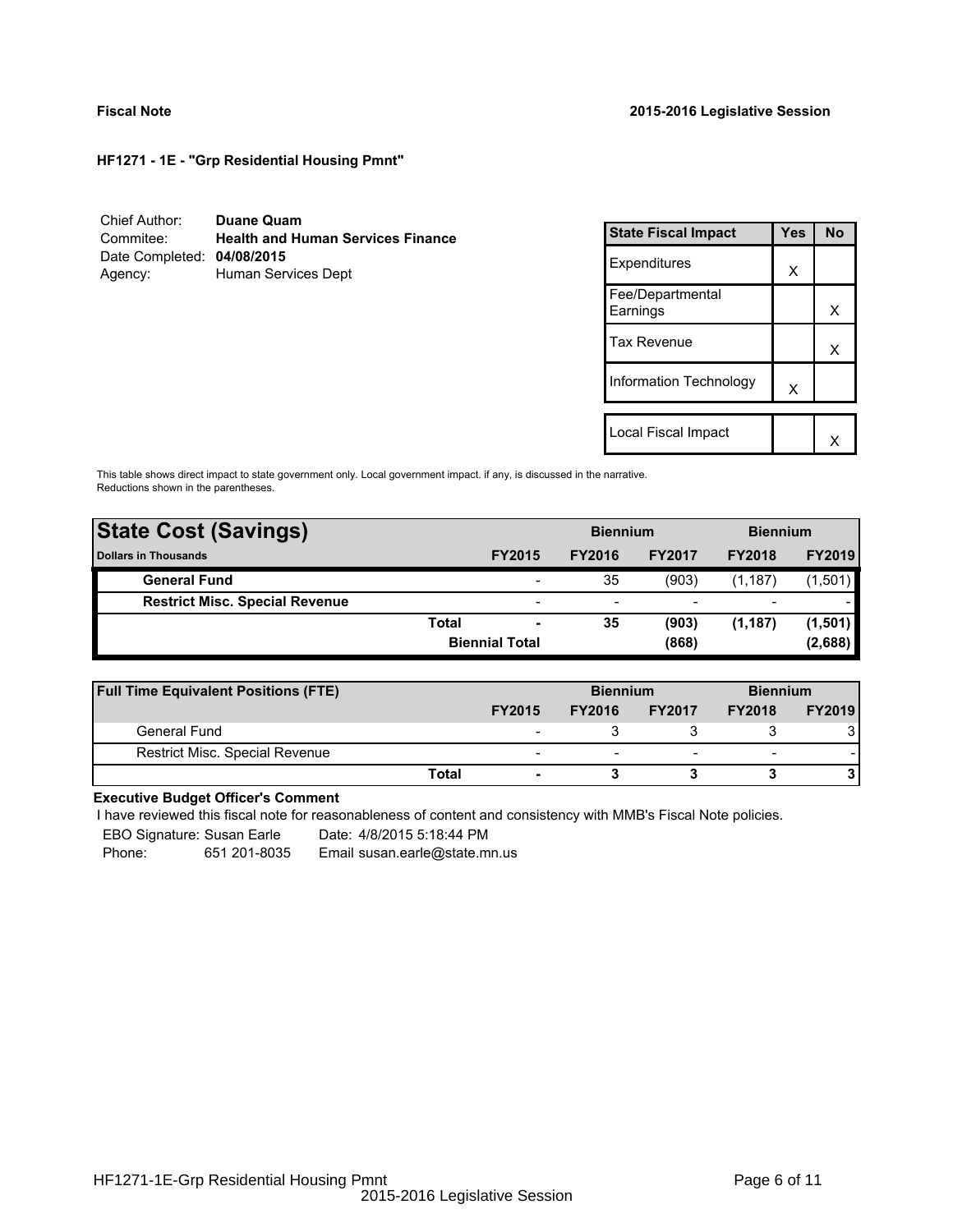## **State Cost (Savings) Calculation Details**

This table shows direct impact to state government only. Local government impact, if any, is discussed in the narrative. Reductions are shown in parentheses.

\*Transfers In/Out and Absorbed Costs are only displayed when reported.

| State Cost (Savings) = 1-2                        |              |                       | <b>Biennium</b> |               | <b>Biennium</b> |               |
|---------------------------------------------------|--------------|-----------------------|-----------------|---------------|-----------------|---------------|
| <b>Dollars in Thousands</b>                       |              | <b>FY2015</b>         | <b>FY2016</b>   | <b>FY2017</b> | <b>FY2018</b>   | <b>FY2019</b> |
| <b>General Fund</b>                               |              |                       | 35              | (903)         | (1, 187)        | (1,501)       |
| Restrict Misc. Special Revenue                    |              |                       |                 |               |                 |               |
|                                                   | <b>Total</b> | ۰                     | 35              | (903)         | (1, 187)        | (1,501)       |
|                                                   |              | <b>Biennial Total</b> |                 | (868)         |                 | (2,688)       |
| 1 - Expenditures, Absorbed Costs*, Transfers Out* |              |                       |                 |               |                 |               |
| <b>General Fund</b>                               |              |                       | 190             | (581)         | (653)           | (725)         |
| Restrict Misc. Special Revenue                    |              |                       | 29              | 135           | 263             | 393           |
|                                                   | Total        |                       | 219             | (446)         | (390)           | (332)         |
|                                                   |              | <b>Biennial Total</b> |                 | (227)         |                 | (722)         |
| 2 - Revenues, Transfers In*                       |              |                       |                 |               |                 |               |
| <b>General Fund</b>                               |              |                       | 155             | 322           | 534             | 776           |
| <b>Restrict Misc. Special Revenue</b>             |              |                       | 29              | 135           | 263             | 393           |
|                                                   | <b>Total</b> |                       | 184             | 457           | 797             | 1,169         |
|                                                   |              | <b>Biennial Total</b> |                 | 641           |                 | 1,966         |

### **Bill Description**

This bill amends provisions related to the Group Residential Housing (GRH) program requirements and eligibility. See discussion below for detail.

## **Assumptions**

Sections 1 and 2 of the bill would require background studies for providers of group residential housing or supplementary services. The cost would be covered through a fee of no more than \$20 per study. An estimated 1,000 background studies will be completed in the first year (beginning July 1, 2016) and 350 background studies will be completed in subsequent years. In FY 2014, DHS completed nearly 293,000 background studies. Based on existing background study capacity, these additional studies can be incorporated into existing workloads. The standard fee is \$20 per study and it is set at a rate that recovers the cost of the background study.

Section 3 adds the GRH program to the compliance systems which allows the commissioner to supervise administration of public assistance programs, and includes training, technical assistance and monitoring activities.

The increase in monitoring and oversight would require two full-time positions to review individual and provider eligibility. The cost is estimated at \$199,000 in the first year and \$168,000 ongoing, including salary, fringe and overhead. Costs are offset by federal financial participation revenues of 35 percent.

Sections 10, 16, 17, and 19 change income reporting requirements to use prospective budgeting and report earned income every six months. Under current law, GRH recipients whose eligibility is based on a General Assistance category of eligibility and who have earned income must report monthly, and increases in income would be used to adjust budgets. Under this proposal, GRH recipients who are not subject to SSI budgeting rules and have earned income would be required to report every six months. Earnings would be budgeted prospectively. Any reported decreases in income would affect budgets the following month. It is estimated that this would increase GRH payments for this group by an average of 5%.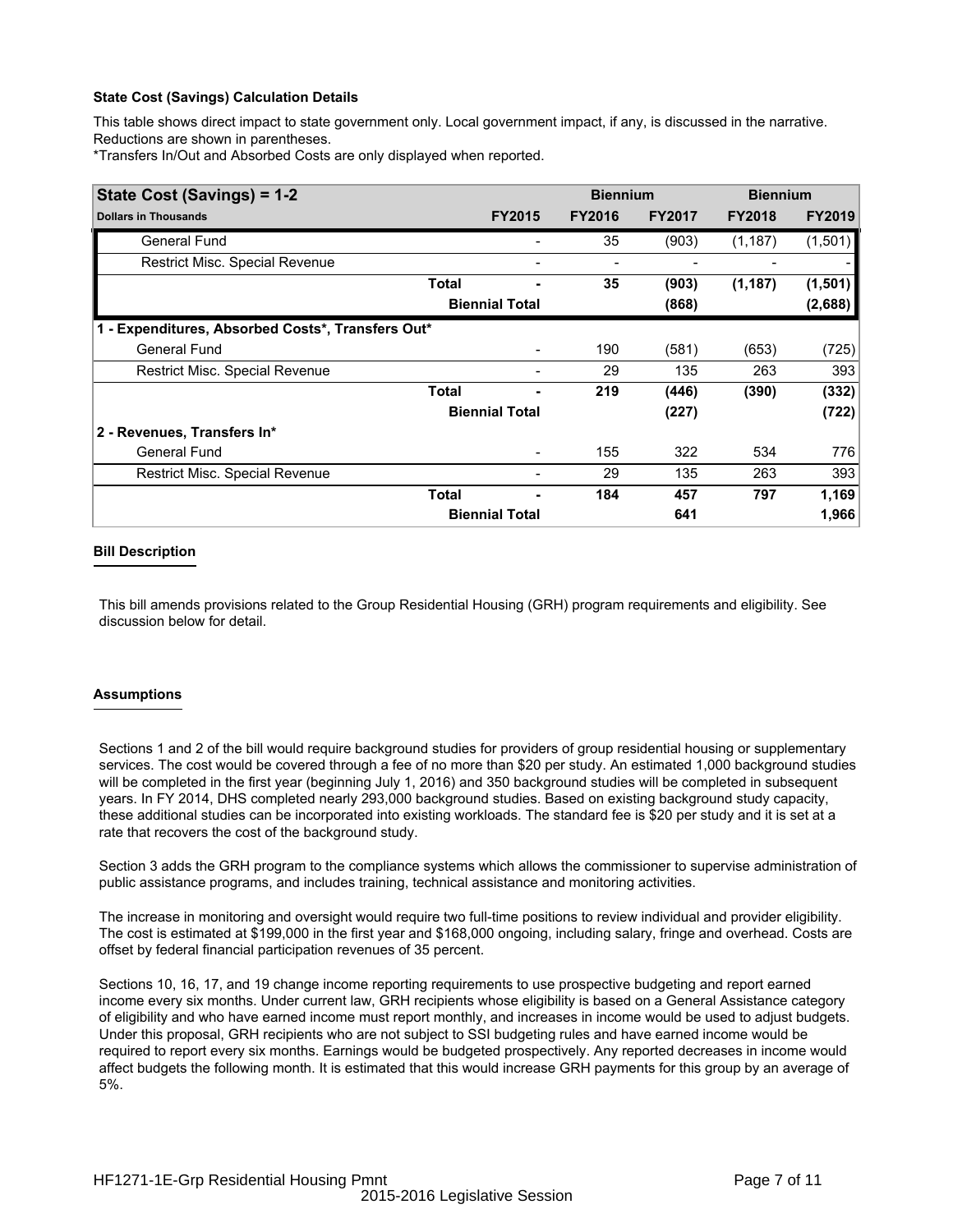Section 13, subdivision 1, paragraph (b) eligibility for GRH through General Assistance (GA) categories would be limited to those who are eligible for GA through a disability defined under GA.

DHS data show that 21% of GRH-GA types have a disability basis of GA eligibility, and 1% have a non-disability basis of GA eligibility. The rest are eligible for GA through their eligibility for GRH. Under this proposal, recipients will have to show another disability basis of GA eligibility in order to be eligible for GRH. It is assumed that placement in a GRH is generally an indication that the individual could meet one of the GA disability bases, and that the GRH caseload will be reduced by only 1% due to the new eligibility requirements. The impact on eligibility is assumed to come at application and redeterminations and so phases in over 12 months.

This section also includes a provision to require GRH recipients to apply for all benefits for which they may be eligible, such as Supplemental Security Income (SSI) and sign an Interim Assistance Agreement (IAA). Once determined eligible for SSI, the agreement allows the Social Security Administration to reimburse the state for the GRH payments received during the period of retroactive SSI eligibility.

There is a fiscal impact on non-dedicated revenues from collections on Interim Assistance Agreements (IAA). Under current law GA recipients must complete an IAA and must apply for other maintenance benefits (chiefly SSI) that they may be eligible for, but GRH payments made under these agreements are not necessarily recoverable. In FY 2014 recoveries from IAAs for GA were \$4.1 million, or 9.1% of GA expenditures, while recoveries from IAA for GRH were \$1.9 million, or 2.6% of GRH-GA type expenditures. SSI payments can fully reimburse GA payments, but are only enough to reimburse about half of GRH-GA type payments. It is assumed that when GRH payments are required to be included in the IAA, recoveries from IAAs for GRH will be 4.6% of GRH GA-type expenditures, for an increase of 2%. To allow time for completion of IAA's at application or redetermination, application for benefits, decisions, and appeals, it is assumed that there is a 5% fiscal impact in the first year, with the full impact phasing in at an additional 15% per year. Under current law, 35 percent of these recoveries are dedicated to fund activities to help persons apply for other benefits they may be eligible for, such as Supplemental Security Income (SSI). The remaining recoveries go back to the general fund to cover the cost of benefits received while the person applies for SSI.

Subdivision 1a, paragraph c Would require one full-time position to support provider enrollment in the Medicaid Management Information System (MMIS). This position will train all GRH service providers who will enroll in MMIS and provide ongoing technical assistance on how to bill for GRH services.

Effective dates included in the estimates below for the reporting changes and changes to GRH-GA eligibility coincide with those in the bill and are based on when the MAXIS system could be updated to implement the changes. This effective date and cost estimates were provided by MN.IT@DHS staff.

Note that the cumulative effect of all changes resulting from the legislative session will affect when this change can actually be completed. The Department will evaluate system changes and implementation dates for the omnibus package and will provide revised implementation dates based on the complete package.

### **Expenditure and/or Revenue Formula**

| Section 13 |  |
|------------|--|
|------------|--|

| GRH-GA type eligibility (Effective Sept 1,<br>2015               | FY2016          | FY2017  | FY2018  | FY2019  |
|------------------------------------------------------------------|-----------------|---------|---------|---------|
| Average monthly GRH-GA type recipients                           | 5,600           | 5,928   | 6,237   | 6,532   |
| Percent no longer eligible under proposal                        | 1%              | $1\%$   | 1%      | 1%      |
|                                                                  | ----------      |         |         |         |
| Average monthly GRH-GA type recipients no<br>longer GRH eligible | 56              | 59      | 62      | 65      |
| Average monthly GRH-GA payment                                   | \$1,280         | \$1,321 | \$1,361 | \$1,398 |
| <b>Months</b>                                                    | 10 <sup>1</sup> | 12      | 12      | 12      |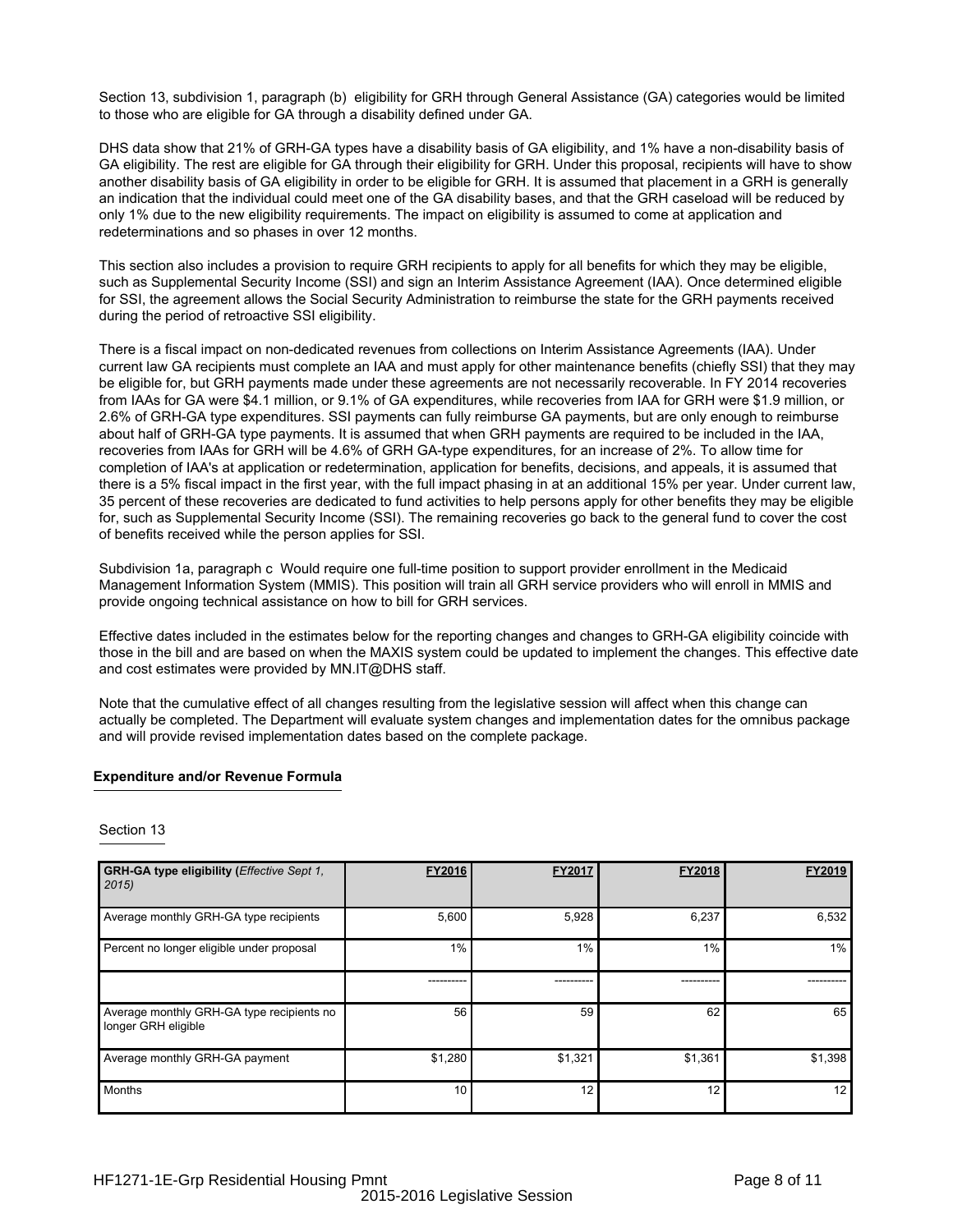| GRH-GA type eligibility (Effective Sept 1,<br>2015          | FY2016       | FY2017       | FY2018        | FY2019        |
|-------------------------------------------------------------|--------------|--------------|---------------|---------------|
| Phase-in                                                    | 42%          | 100%         | 100%          | 100%          |
|                                                             |              |              |               |               |
| GRH-GA type cost                                            | (\$301, 183) | (\$940,047)  | (\$1,018,532) | (\$1,095,552) |
| Application and IAA requirement (Effective<br>Sept 1, 2015) | FY2016       | FY2017       | FY2018        | FY2019        |
| Annual GRH-GA type payments (Feb 2015<br>forecast)          | \$86,052,412 | \$94,004,665 | \$101,853,234 | \$109,555,244 |
| Change in GRH payments to GA-types from<br>policy changes   | (\$301, 183) | (\$940,047)  | (\$1,018,532) | (\$1,095,552) |
|                                                             |              |              |               |               |
| Annual GRH payments to GA-types                             | \$85,751,229 | \$93,064,619 | \$100,834,701 | \$108,459,692 |
| Percent increase in IAA recoveries                          | 2%           | 2%           | 2%            | 2%            |
| Phase-in                                                    | 5%           | 20%          | 35%           | 50%           |
|                                                             |              |              |               |               |
| Annual increase in IAA recoveries (general<br>fund)         | \$84,232     | \$365,663    | \$693,338     | \$1,065,382   |

Sections 10,16,17,19 Reporting Changes

|                                          | FY2016   | FY2017    | FY2018    | FY2019    |
|------------------------------------------|----------|-----------|-----------|-----------|
| Reporting changes (Effective April 2016) |          |           |           |           |
| Average monthly GRH-GA type recipients   | 5,600    | 5,928     | 6,237     | 6,532     |
| Cases from changes described above       | (24)     | (59)      | (62)      | (65)      |
| Percent with earnings budgeted           | 4%       | 4%        | 4%        | 4%        |
|                                          |          |           |           |           |
| Avg mo.cases w/ earnings budgeted        | 223      | 235       | 247       | 259       |
|                                          |          |           |           |           |
| Avg mo. GRH payment w/ earnings budgeted | \$803    | \$803     | \$803     | \$803     |
| Percent change in GRH payment            | 5%       | 5%        | 5%        | 5%        |
| Avg monthly change in GRH payment        | \$40     | \$40      | \$40      | \$40      |
| Months                                   | 3        | 12        | 12        | 12        |
|                                          |          |           |           |           |
| <b>GRH</b> cost                          | \$26,884 | \$113,170 | \$119,055 | \$124,698 |

# Systems Costs

Section 3 cost to produce reports for compliance and monitoring activities including adding information to track vendor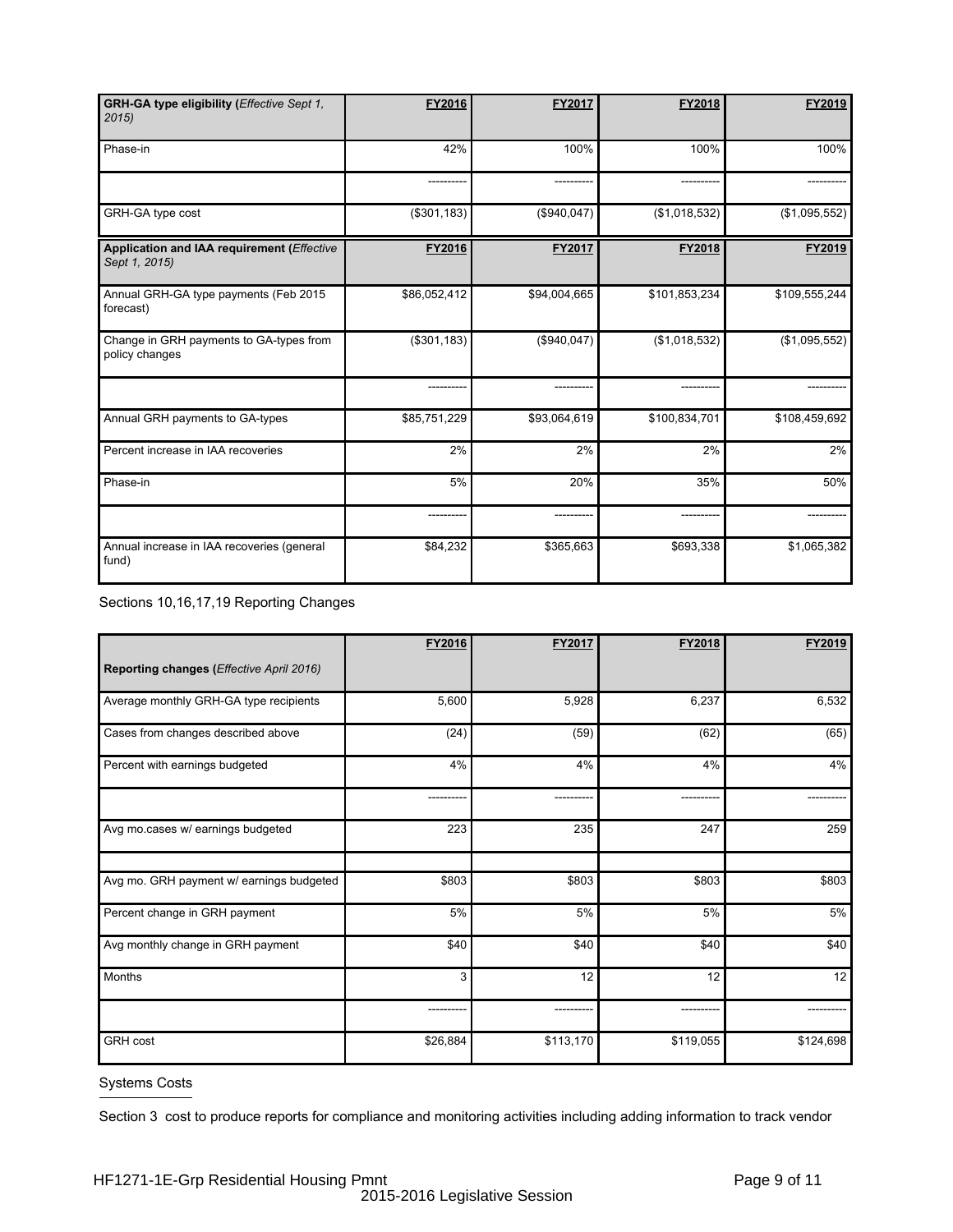and client overpayments. The MAXIS systems cost is estimated at \$78,000 of which the state share is \$37,440.

Section 13 Changes to General Assistance categories of eligibility for GRH

The MAXIS systems cost is estimated at \$10,335 of which the state share is \$4,961.

Section 13, subdivision 1a (c).

Cost to move the service rates from MAXIS to MMIS

The MAXIS systems cost is estimated at \$90,000 of which the state share is \$43,200.

The MMIS systems cost is estimated at \$110,550 in fiscal year 2016, of which the state share is \$32,060, and \$22,110 in fiscal year 2017 and ongoing of which the state share is \$6,412.

Sections 10, 16, 17, 19 Reporting Changes

The MAXIS systems cost is estimated at \$127,560, of which the state share is \$61,229.

| Fiscal Tracking Summary (\$000s) |                  |                                                      |           |                  |           |           |
|----------------------------------|------------------|------------------------------------------------------|-----------|------------------|-----------|-----------|
| Fund                             | <b>BACT</b>      | <b>Description</b>                                   | FY2016    | FY2017           | FY2018    | FY2019    |
| GF                               | 25               | Group<br>Residential<br>Housing                      | (274)     | (827)            | (899)     | (971)     |
| GF                               | REV <sub>2</sub> | Interim Asst.<br>Recoveries<br>(non-<br>dedicated)   | (55)      | (238)            | (450)     | (692)     |
| DED                              | <b>REV</b>       | Interim Asst.<br>Recoveries<br>(dedicated<br>$35%$ ) | (29)      | (128)            | (243)     | (373)     |
| <b>DED</b>                       | <b>EXP</b>       | Interim<br>Assistance                                | 29        | 128              | 243       | 373       |
| <b>DED</b>                       | <b>REV</b>       | Operations<br>background<br>study revenue            | $\pmb{0}$ | (7)              | (20)      | (20)      |
| DED                              | <b>EXP</b>       | Operations<br>background<br>study expense            | $\pmb{0}$ | $\boldsymbol{7}$ | 20        | $20\,$    |
| GF                               | 13               | Operations<br><b>Health Care</b><br>Admin (1 FTE)    | 86        | 72               | 72        | 72        |
| GF                               | 11               | Operations<br>(Compliance 2<br>FTEs)                 | 199       | 168              | 168       | 168       |
| GF                               | REV1             | FFP @35%                                             | (100)     | (84)             | (84)      | (84)      |
| GF                               | 11               | Operations<br>(MAXIS)                                | 147       | $\pmb{0}$        | $\pmb{0}$ | $\pmb{0}$ |
| GF                               | 11               | Operations<br>(MMIS)                                 | 32        | 6                | 6         | 6         |
|                                  |                  | <b>Total Net</b><br><b>Fiscal Impact</b>             | 35        | (903)            | (1, 187)  | (1, 501)  |